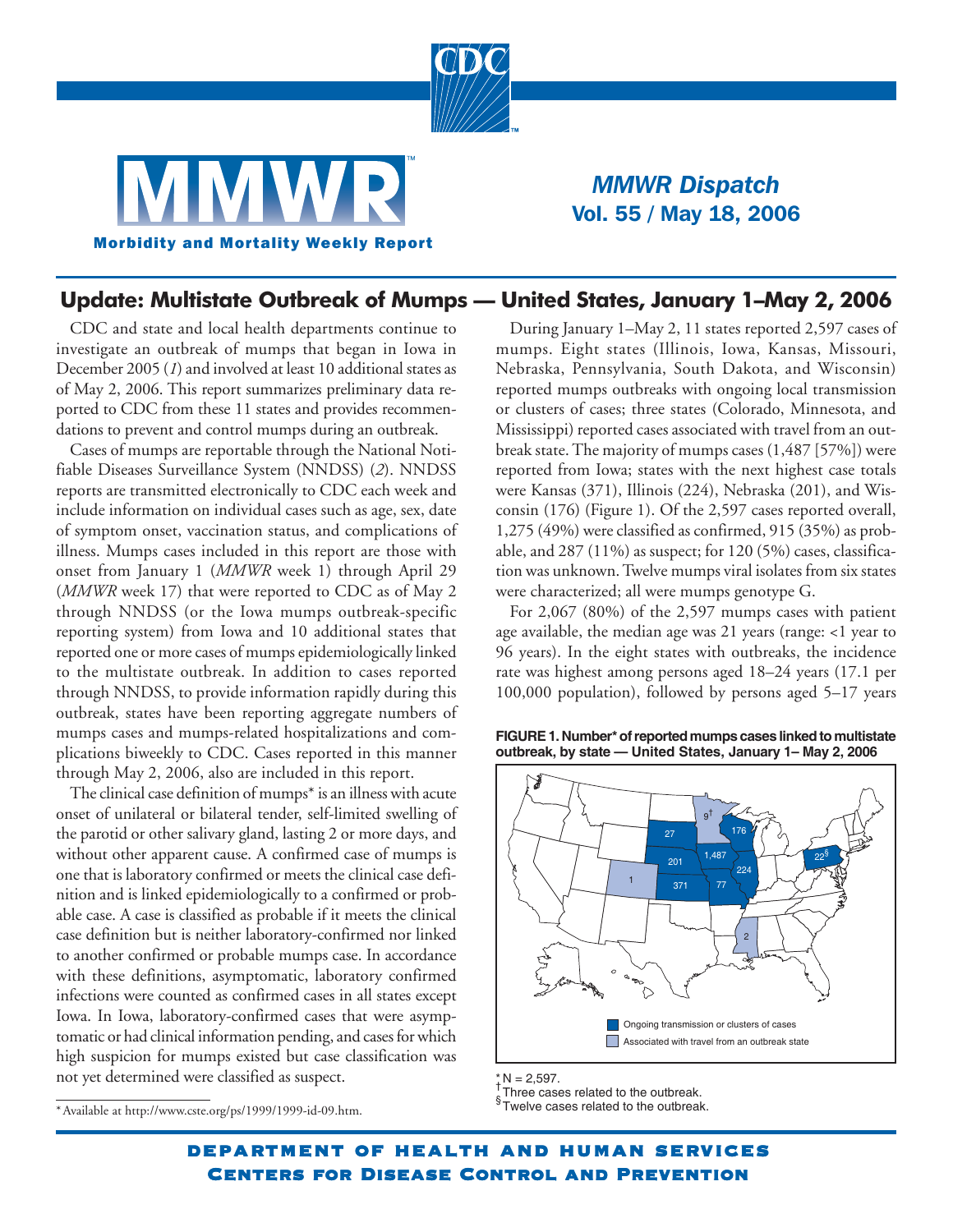(5.2) and 25–39 years (4.8) (Figure 2). Among the 2,073 patients for whom sex was known, 1,244 (60%) were female. Among the 2,073 cases for which week of onset was known, 1,426 (69%) were reported in April (Figure 3). The peak week of onset has been April 2–8 (week 14) in Iowa and April 16– 22 (week 16) in other states. However, additional cases with onset dates in April continue to be reported.

Parotitis was reported in 870 (66%) of the 1,327 patients for whom such data were available. Data regarding mumps complications and hospitalizations are incomplete. However,

**FIGURE 2. Incidence\* of mumps reported in eight outbreak states,† by age group — United States, January 1– May 2, 2006**



\* Per 100,000 population (n = 2,061).

Iowa, Illinois, Kansas, Missouri, Nebraska, Pennsylvania, South Dakota, Wisconsin.

**FIGURE 3. Number\* of reported mumps cases linked to multistate outbreak, by week of onset† — United States, January 1– May 2, 2006**



- \* n = 2,073.<br><sup>†</sup> Week of symptom onset for 1,880 (91%) cases, week of laboratory diagnosis for 131 (6%), week of report for 50 (2%), week of diagnosis for 11 (<1%), and category unknown for one  $($  <math>1\%</math>).
- suaregary and minis, Kansas, Minnesota, Mississippi, Missouri, Nebraska, Pennsylvania, South Dakota, and Wisconsin.

<sup>1</sup> Data for April are preliminary.

complications have included 27 reports of orchitis, 11 meningitis, four encephalitis, four deafness, and one each of oophoritis, mastitis, pancreatitis, and unspecified complications. A total of 25 hospitalizations were reported, but insufficient data were provided to determine whether mumps caused all the hospitalizations. No deaths have been reported.

Vaccination status of reported mumps patients is being ascertained. In Iowa, preliminary vaccination data were reported through May 3, 2006.† Among 1,192 patients, 69 (6%) were unvaccinated, 141 (12%) had received 1 dose of measles, mumps, and rubella (MMR) vaccine, and 607 (51%) had received 2 doses of MMR vaccine; the vaccination status of 375 (31%) patients, the majority of whom were adults who did not have vaccination records, was unknown. Preliminary data, as of April 10, from two mumps outbreaks on college campuses in an Iowa county affected early in the outbreak, identified attack rates of reported mumps cases<sup>§</sup> of 2.0% (31) of 1,542 students) and 3.8% (44 of 1,168 students). Preliminary data from vaccine coverage surveys suggest that the college with the higher attack rate had a smaller proportion (77% versus 97%) of students documented as having received 2 doses of MMR vaccine.

As of May 10, a total of 11 persons potentially infected with mumps who traveled by aircraft during March 26–April 25 had been identified on 33 commercial flights operated by eight different airlines. Notifications had either been initiated or completed for persons potentially exposed on all identified flights. As of May 12, of approximately 575 persons potentially exposed on the flights, 132 had received follow-up >25 days after their potential exposure. Two cases of mumps were identified, possibly associated with transmission during air travel. Both cases occurred among Iowa residents, one of whom was a traveling companion of a person known to have mumps.

**Reported by:** *K Gershman, MD, S Rios, D Woods-Stout, Colorado Dept of Public Health and Environment. M Dworkin, MD, K Hunt, Illinois Dept of Public Health. DC Hung, MPH, J Hill, MPH, Kansas Dept of Health and Environment. P Quinlisk, MD, M Harris, MPH, Iowa Dept of Public Health. C Kenyon, MPH, Minnesota Dept of Health. C Evans, K Mills McNeill, MD, PhD, RG Travnicek, MD, Mississippi Dept of Health. B Zhu, MD, E Hedrick, HL Marx Jr, R Renicker, MSA, Missouri Dept of Health and Senior Svcs. AL O'Keefe, MD, T Safranek, MD, Nebraska Health and Human Svcs System. S Slagy, S Silvestri, Allegheny County Health Dept; J Sullivan, York City Health Bur; J Mankowski, Erie County Health Dept; R Grill, K Luckenbill, P Lurie, MD, R Rickert, MPH, H Stafford, Pennsylvania Dept of Health. S Gannon, L Kightlinger, PhD, South Dakota Dept of*

<sup>†</sup>Available at http://www.idph.state.ia.us/adper/common/pdf/mumps/mumps\_ update 050406.pdf.

<sup>§</sup>Defined as isolation of mumps virus from a clinical specimen; parotitis or orchitis; or submaxillary or submental swelling.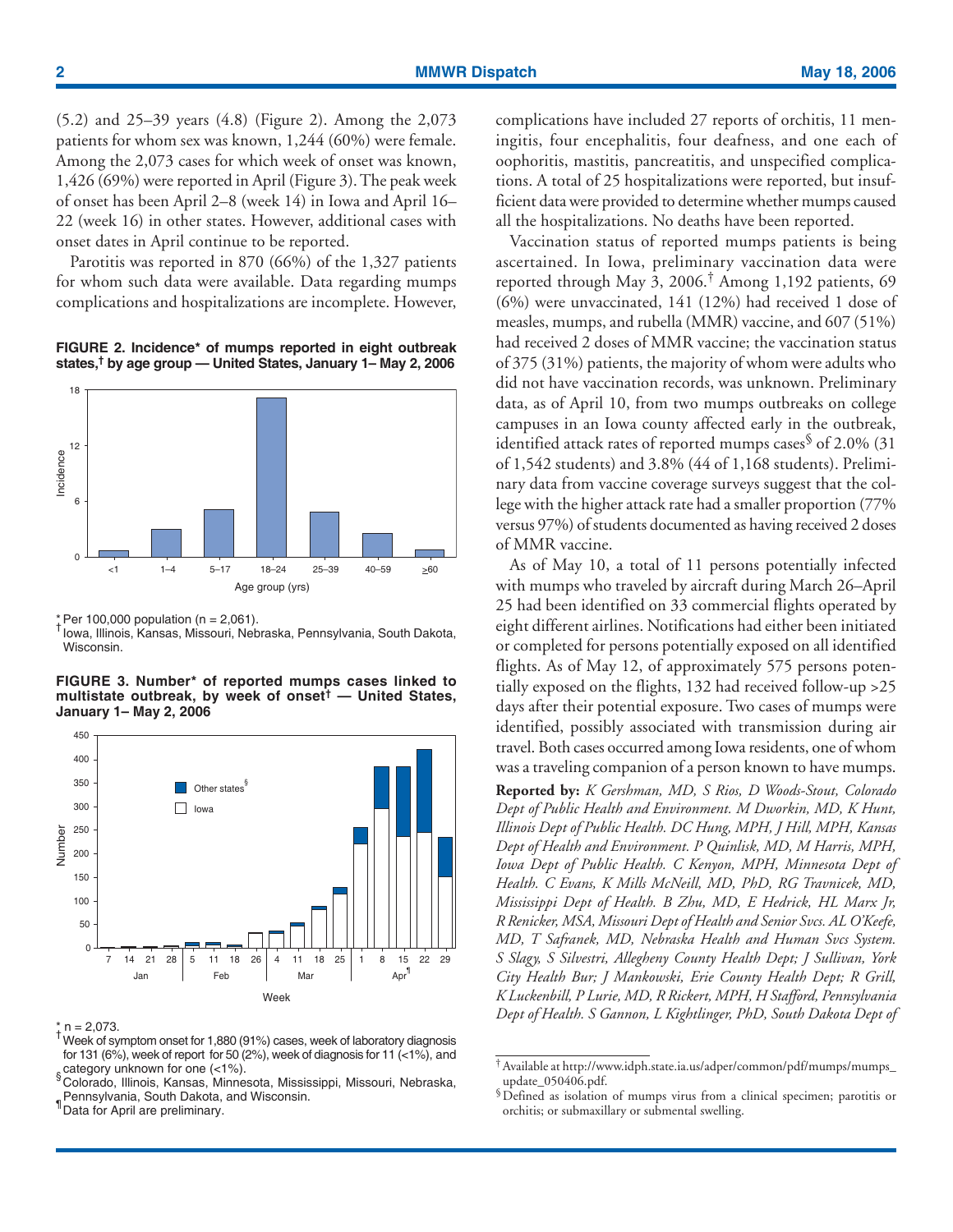*Health. J Berg, J Davis, MD, J Gabor, Wisconsin Dept of Health and Family Svcs. F Averhoff, MD, K Marienau, MD, Div of Global Migration and Quarantine; M Bell, MD, E Bolyard, MPH, C McDonald, MD, A Srinivasan, MD, Div of Healthcare Quality Promotion, National Center for Preparedness, Detection, and Control of Infectious Diseases (proposed); TA Santibanez, PhD, and J Santoli, MD, Immunization Svcs Div, SW Roush, MPH, PU Srivastava, MS, Div of Bacterial Diseases, L Anderson, MD, B Bellini, PhD, CB Bridges, MD, G Dayan, MD, ST Goldstein, MD, M Marin, MD, U Parashar, MD, S Redd, S Reef, MD, J Rota, MPH, PA Rota, PhD, J Seward, MBBS, C Shawney, Div of Viral Diseases, National Center for Immunization and Respiratory Diseases (proposed); A Huang, MD, A Parker, MSN, MPH, T Shimabukuro, MD, EIS officers, CDC.*

**Editorial Note:** In the United States, the reported incidence of mumps declined after introduction of mumps vaccine in 1967 and the recommendation for its routine use in 1977 (*3*). After expanded recommendations for a 2-dose MMR vaccine schedule for measles control in 1989 (*3*), mumps cases declined further (Figure 4). During 2001–2003, fewer than 300 mumps cases were reported each year, a 99% decline from the 185,691 cases reported in 1968 (*2*).

The current multistate mumps outbreak, with 2,597 cases reported through May 2, 2006, is the largest number of mumps cases reported to CDC in a single year since 1991, when 4,264 cases were reported (*2*). The first cases in the current outbreak were detected on a college campus in eastern Iowa in December 2005; the source of these initial cases is unknown (*1*). Although the age group most affected (38% of cases) has been young adults aged 18–24 years, many of whom are college students, the outbreak has spread to all age groups (*1*).

Multiple factors might have contributed to the spread of mumps in this outbreak and on college campuses. First, the college campus environment (e.g., living in dormitories with frequent and extended close contact with other students)



## **FIGURE 4. Number of reported mumps cases, by year — United States, 1980–2006\***

<sup>†</sup>Measles, mumps, and rubella.

facilitates transmission of mumps and other illnesses that are spread through respiratory and oral secretions. Second, only 25 states<sup>9</sup> and the District of Columbia report a college admission requirement of 2 doses of MMR vaccine, including three of the 11 states with outbreak-associated cases of mumps; no data on implementation and evaluation of the 2-dose college admission requirement are available (CDC, unpublished data, 2006). Thus, 2-dose coverage with mumps-containing vaccine among college students likely is lower than the median 97% (range: 57%–99%) coverage for measlescontaining vaccine (almost exclusively administered as MMR vaccine) for students entering elementary school and the median 98% (range: 62%–99%) coverage for students entering middle school reported in 2000 from 38 and 25 states, respectively (*4*). Third, delayed recognition and diagnosis of mumps cases might have contributed to the spread in this outbreak; younger physicians in the United States likely have not seen mumps, and physicians might not consider the diagnosis in vaccinated persons. Fourth, 2 doses of MMR vaccine are not 100% effective in preventing disease, and accumulation of susceptible persons who were not successfully immunized might be sufficient to sustain transmission in certain settings. In addition, the vaccine might be less effective in preventing asymptomatic infection or atypical mumps than in preventing parotitis, and persons with asymptomatic infection or mild disease might contribute to transmission. Finally, waning immunity has been postulated as a contributing factor in this outbreak. Young adults aged 18–24 years would most commonly have received their most recent dose of mumpscontaining vaccine (i.e., MMR vaccine) 6–17 years ago.

High vaccination coverage with 2 doses of MMR vaccine, especially in school-aged populations in the United States, likely prevented thousands of additional cases of mumps in this outbreak. Postlicensure studies conducted in the United States during 1973–1989 determined that 1 dose of mumps or MMR vaccine was 75%–91% effective in preventing mumps with parotitis that lasts  $\geq 2$  days (5). Although fewer data are available on the effectiveness of 2 doses of MMR vaccine against mumps, one study from the United Kingdom documented vaccine effectiveness of 88% with 2 doses (*6*). In a mumps outbreak in a high school in Kansas, students vaccinated with 1 dose of MMR vaccine had an attack rate five times that of students vaccinated with 2 doses (*7*). In a mumps outbreak in a middle school in 1982, before mumps vaccination became widespread, attack rates of 25%–49% occurred among unvaccinated

<sup>\*</sup> Data for 2005 and 2006 are provisional.

<sup>¶</sup>Arizona, Arkansas, Colorado, Connecticut, Delaware, Georgia, Hawaii, Illinois, Indiana, Kansas, Louisiana, Massachusetts, Mississippi, Montana, Nevada, New York, North Carolina, North Dakota, Oklahoma, Oregon, Rhode Island, Tennessee, Texas, Vermont, and Virginia.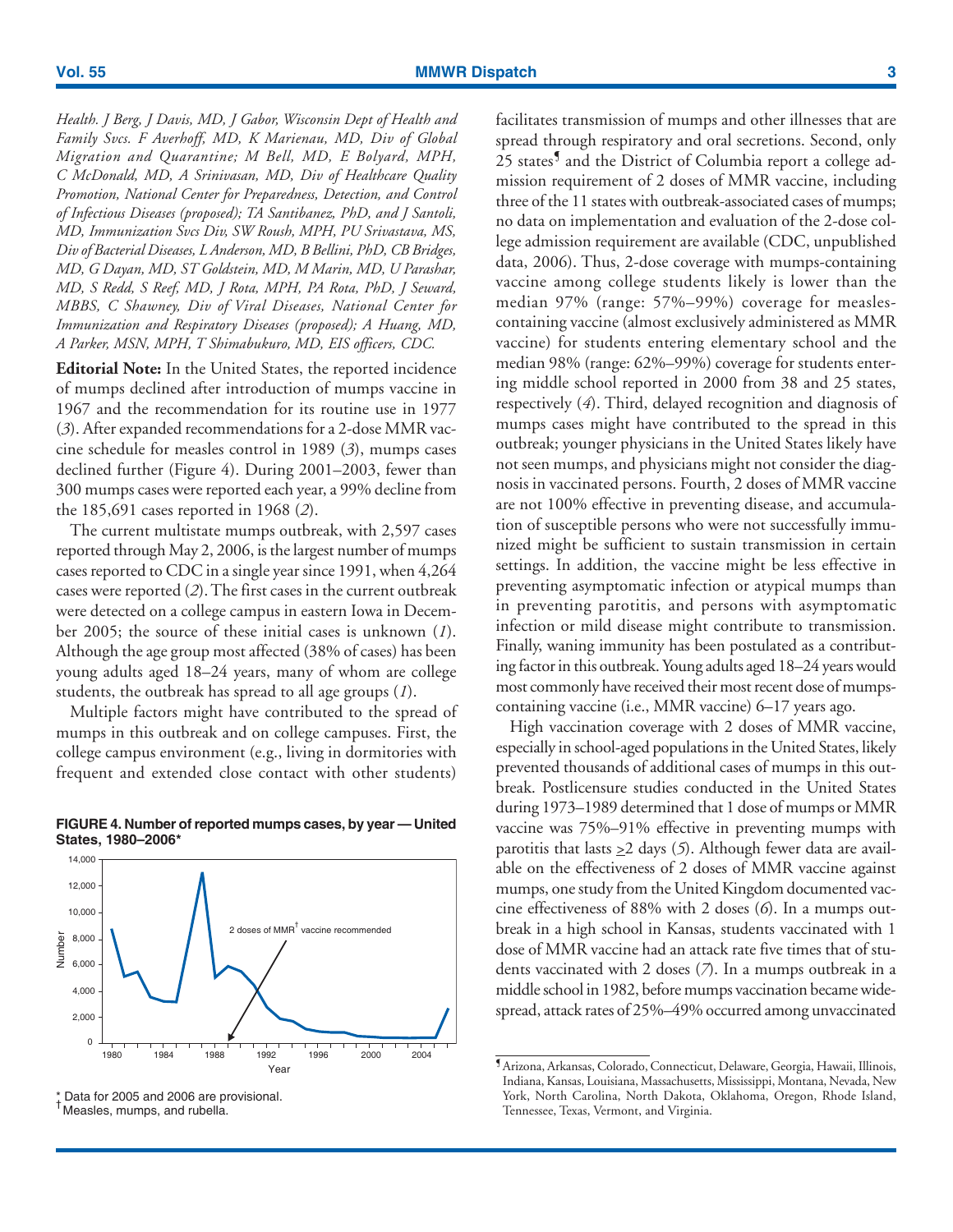students, depending on how cases were ascertained (*8*). During 1986–1990, after widespread implementation of a 1-dose mumps vaccination policy, attack rates of 2%–18% (most >6%) were documented in mumps outbreaks among junior high and high school students with vaccination coverage of >95% (*7,9*). In contrast, preliminary data from two colleges in Iowa during the current outbreak identified attack rates of 2.0% and 3.8%, respectively, with the lower attack rate in the college with higher 2-dose vaccination coverage.

To prevent mumps, the Advisory Committee on Immunization Practices (ACIP) recommends a 2-dose MMR vaccination series for all children, with the first dose administered at ages 12–15 months and the second dose at ages 4–6 years (*3*). Two doses of MMR vaccine are recommended for school and college entry unless the student has other evidence of immunity (*3*). In a specially convened meeting on May 17, 2006, ACIP redefined evidence of immunity to mumps through vaccination as follows: 1 dose of a live mumps virus vaccine\*\* for preschool children and adults not at high risk; 2 doses for children in grades K–12 and adults at high risk (i.e., persons who work in health-care facilities, international travelers, and students at post-high school educational institutions). Other criteria for evidence of immunity (i.e., birth before 1957, documentation of physician-diagnosed mumps, or laboratory evidence of immunity) are unchanged. Furthermore, health-care facilities should consider recommending 1 dose of MMR vaccine to unvaccinated health-care workers born before 1957 who do not have other evidence of mumps immunity.

During an outbreak and depending on the epidemiology of the outbreak (e.g., the age groups and/or institutions involved), a second dose of vaccine should be considered for adults and for children aged 1–4 years who have received 1 dose. The second dose should be administered as early as 28 days after the first dose, the minimum recommended interval between 2 MMR vaccine doses. In addition, during an outbreak, healthcare facilities should strongly consider recommending 2 doses of MMR vaccine to unvaccinated workers born before 1957 who do not have other evidence of mumps immunity. An *MMWR Notice to Readers* will be published, summarizing these interim recommendations in more detail.

Additional means to decrease transmission in outbreak settings include exclusion of persons without evidence of immunity to mumps from institutions such as schools and colleges that are affected by the outbreak. Once vaccinated, students and staff can be readmitted to school immediately, even if they have been exposed to a case of mumps. The period of exclusion for those who remain unvaccinated is 26 days after the onset of parotitis in the last person in the affected institution. Students who acquire mumps illness should be excluded from school until 9 days after the onset of parotitis. After an exposure to mumps, unvaccinated health-care workers without evidence of immunity should be vaccinated and excluded from duty from the 12th day after the first exposure through the 26th day after the last exposure. Health-care workers with mumps illness should be excluded from work until 9 days after the onset of parotitis.

In response to the current outbreak, the Iowa Department of Public Health (IDPH) issued vaccination recommendations in March targeting college campus and health-care worker populations at high risk. On April 14, CDC issued a Health Advisory Notice summarizing vaccine policy recommendations for mumps prevention and control. In conjunction with local health departments, IDPH launched a statewide vaccination campaign during April 24–26, targeting persons aged 18–22 years in the 35 Iowa counties with the state's largest colleges and universities. In the second phase of the campaign, conducted May 2–4, vaccination was expanded to the remaining 64 counties, targeting persons aged 18–25 years. A third phase of the vaccination campaign was begun May 10 and targets persons aged 18–46 years. Vaccination activities also are being conducted or planned in Kansas, South Dakota, and Wisconsin.

The data presented in this report are preliminary; the case count is likely to change as additional data become available. Certain reported cases might not have been caused by mumps; cases in persons without parotitis might have been misclassified on the basis of serologic tests. Because of the low number of reported mumps cases during the last decade, laboratorians have limited experience with mumps tests, particularly IgM antibody tests (*10*). Several different mumps IgM antibody tests are in use; however, neither the sensitivities nor specificities of these tests when used with serum specimens from either unvaccinated or vaccinated persons have been clearly defined. Consequently, interpretation of these antibody test results is difficult, especially in previously vaccinated persons. Studies to define the sensitivity and specificity of mumps IgM antibody tests and reverse transcription–polymerase chain reaction (RT-PCR) tests for mumps virus RNA are in progress.

CDC continues to work with state and local health departments to conduct mumps surveillance, assist with prevention and control activities, and evaluate vaccine effectiveness, duration of immunity, and risk factors for mumps illness.

<sup>\*\*</sup> Combined MMR vaccine generally should be used whenever any of its component vaccines are indicated. For children aged 1–12 years, MMRV vaccine can be considered if varicella vaccine is indicated.